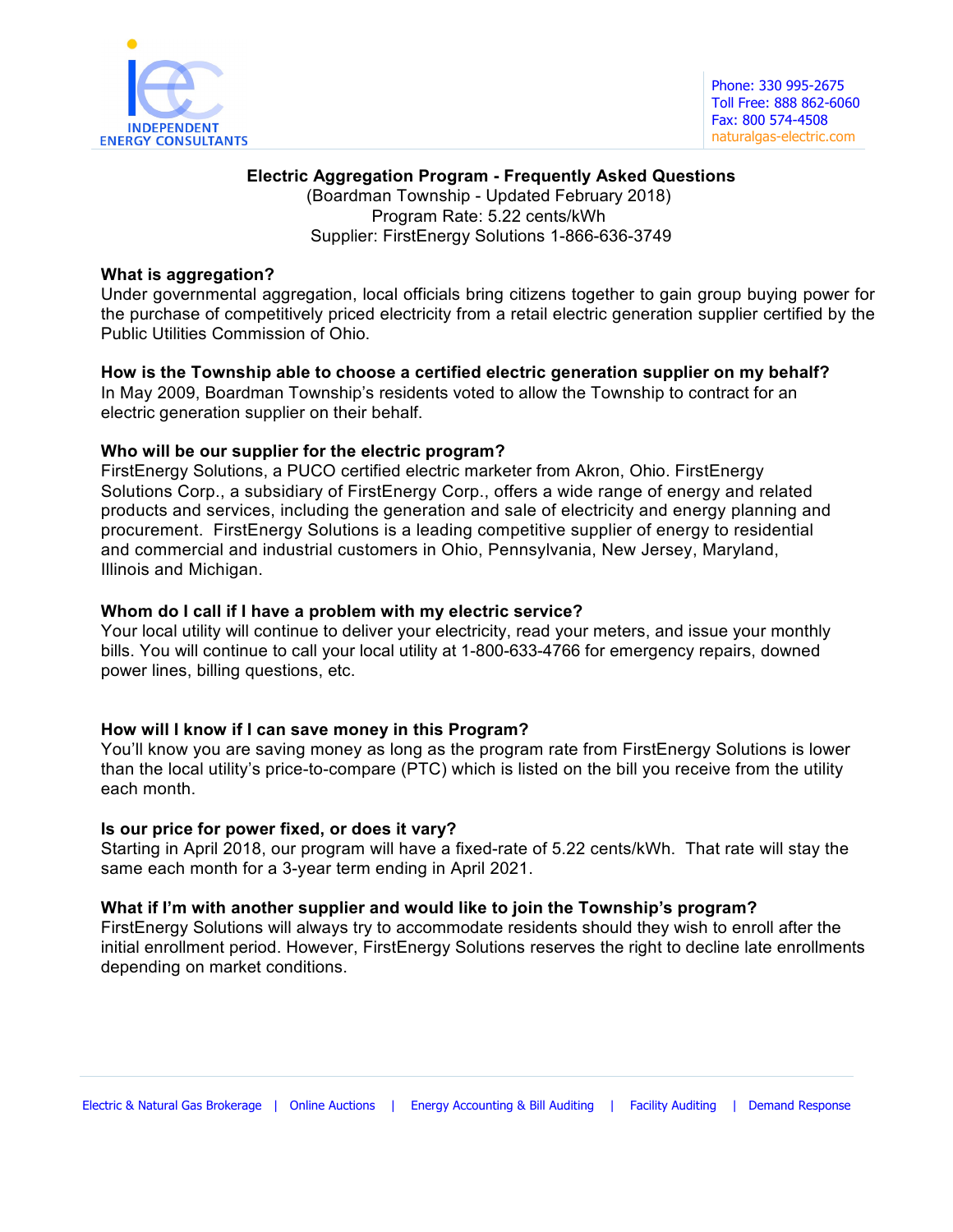

# **What does "opt out" mean?**

"Opt out" means that you can decide not to participate in the Township's electric Governmental Aggregation Program. By returning the opt-out form, which was included in the mailing, you will not be enrolled in the Township's program and you will not receive the program rate.

## **What happens if I do not send in the opt-out form?**

If you do not return the opt-out form postmarked by the required date, you will be included in the Township's Governmental Aggregation Program.

# **What are my energy supply choices if I decide to opt out?**

You can stay with your current electric utility, which will continue to supply your electricity as it always has. Or, you can shop for a new competitive electric supplier. A list of competitive electric suppliers certified by the Public Utilities Commission of Ohio and their current prices is available on the PUCO website (energychoice.ohio.gov), or by calling 1-800-686-PUCO (1-800-686-7826).

#### **Will I get two bills?**

No. You will continue to receive one bill from your local utility that shows their distribution charges and the supply charge from FirstEnergy Solutions.

# **Will I still receive a delivery charge from my local utility – (Ohio Edison)?**

Yes. Even though you have chosen a new supplier of electricity, your local utility continues to deliver the electricity to our homes and businesses. Distribution charges and a flat monthly customer charge apply whether you choose a supplier on your own or remain supplied by the local utility.

# **Can I stay on budget billing/equal payment plan or have my payment automatically deducted from my checking account as I do now?**

Yes, the local utility will continue to offer those programs.

#### **Can I exit this program without penalty?**

Yes. We are pleased to report that we have been able to eliminate the early termination fees for the program. You may leave the program at any time without penalty.

#### **What if I move?**

There is no penalty from FirstEnergy Solutions for terminating your agreement if you move.

#### **Who is eligible for the program?**

- 1. Your local utility company must be Ohio Edison;
- 2. You must be a resident or business owner located within the Township limits;
- 3. You must not be a PIPP (percentage of income payment program) customer;
- 4. You must not be in arrears on your bill payment;
- 5. You must not be a mercantile customer (accounts using over 700,000 kWh/year); and
- 6. You must not be a commercial customer with a peak demand > 399kW.